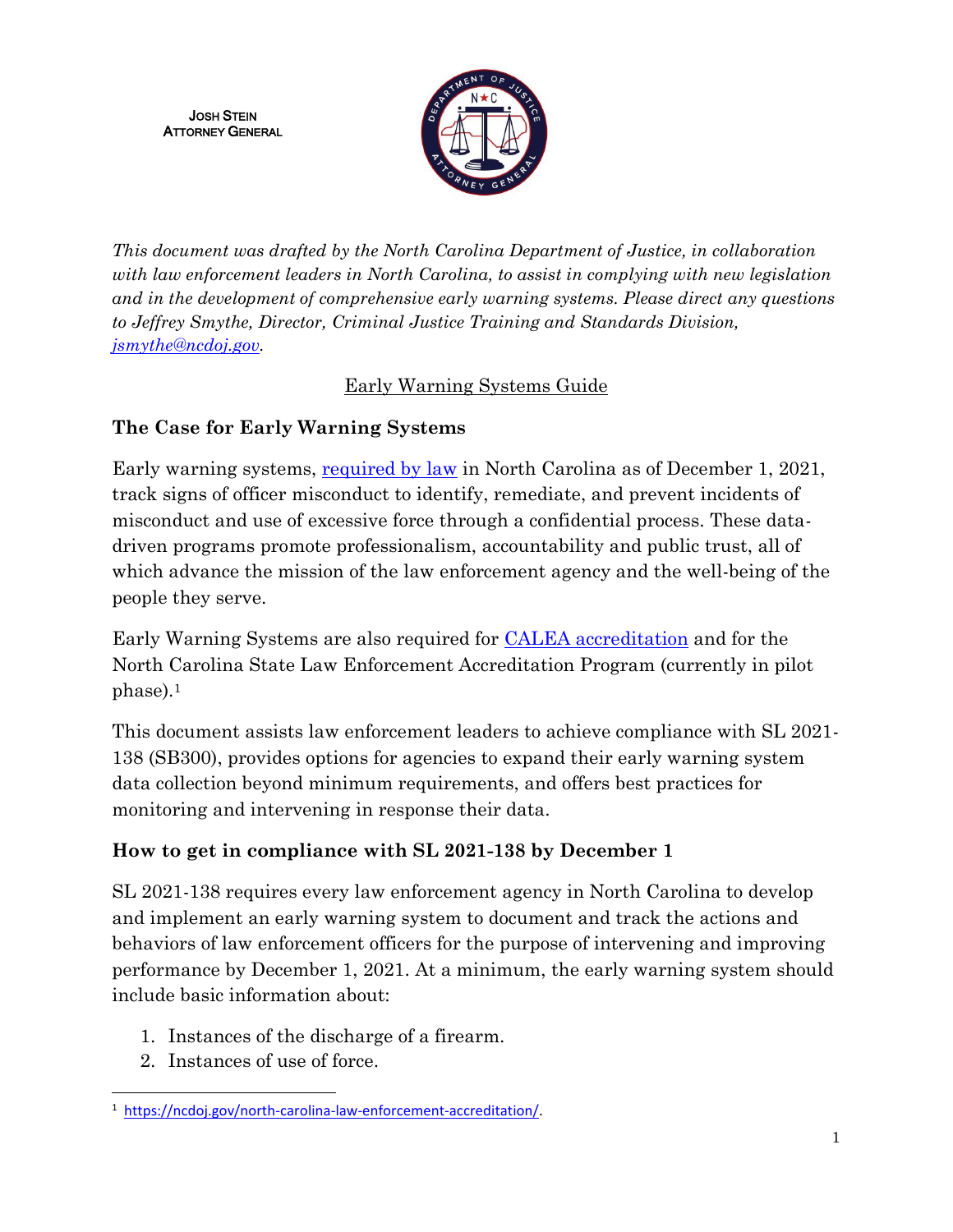- 3. Vehicle collisions.
- 4. Citizen complaints

Formal early warning systems or early intervention systems take time and effort to research and implement. In order to reach immediate compliance, smaller agencies may choose to adopt a simple paper-based tracking system, for example, via a table. One example is below.

| Name           | Discharg<br>e<br>Firearm | Use of<br>Force | Vehicle<br>Collision | Citizen<br>Complaint      | Added Topic                            | Added<br>Topic |  |
|----------------|--------------------------|-----------------|----------------------|---------------------------|----------------------------------------|----------------|--|
| Employee<br>#1 | $\{date\}$               | $\{date\}$      |                      |                           | Arrestee<br>hospitalized<br>$\{date\}$ |                |  |
| Employee<br>#2 |                          | $\{date\}$      |                      | {date} $\&$<br>$\{date\}$ |                                        |                |  |
| Employee<br>#3 |                          |                 |                      |                           |                                        |                |  |
| Employee<br>#4 |                          |                 |                      |                           |                                        |                |  |
| Employee<br>#5 |                          |                 |                      |                           |                                        |                |  |

**Rudimentary Paper-Based Early Intervention System**

When an employee reaches three items checked in any combination, supervisory staff should assess overall performance and meet with the employee to explore performance. Action steps might include additional training, a referral to the Employee Assistance Program, financial consultation, family support, spiritual support, temporary reassignment, and/or disciplinary measures.

Even under a paper-based system, it is important that agencies have a plan to monitor each entry, intervene when appropriate, and improve performance per the statute and best practice.

### **Steps to Expand to a Formal System**

- 1. Determine a database tool to develop system.
- 2. Determine what your EWS will monitor beyond statutory requirements, for example:
	- a. Identify officers who receive two or more citizen complaints of any kind in a single month.
	- b. Identify officers who report two or more use of force incidents or who receive two or more citizen complaints regarding uses of force in a single quarter or longer period of time.
- 3. Identify next steps for when system is activated, for example:
	- a. Employee interviews